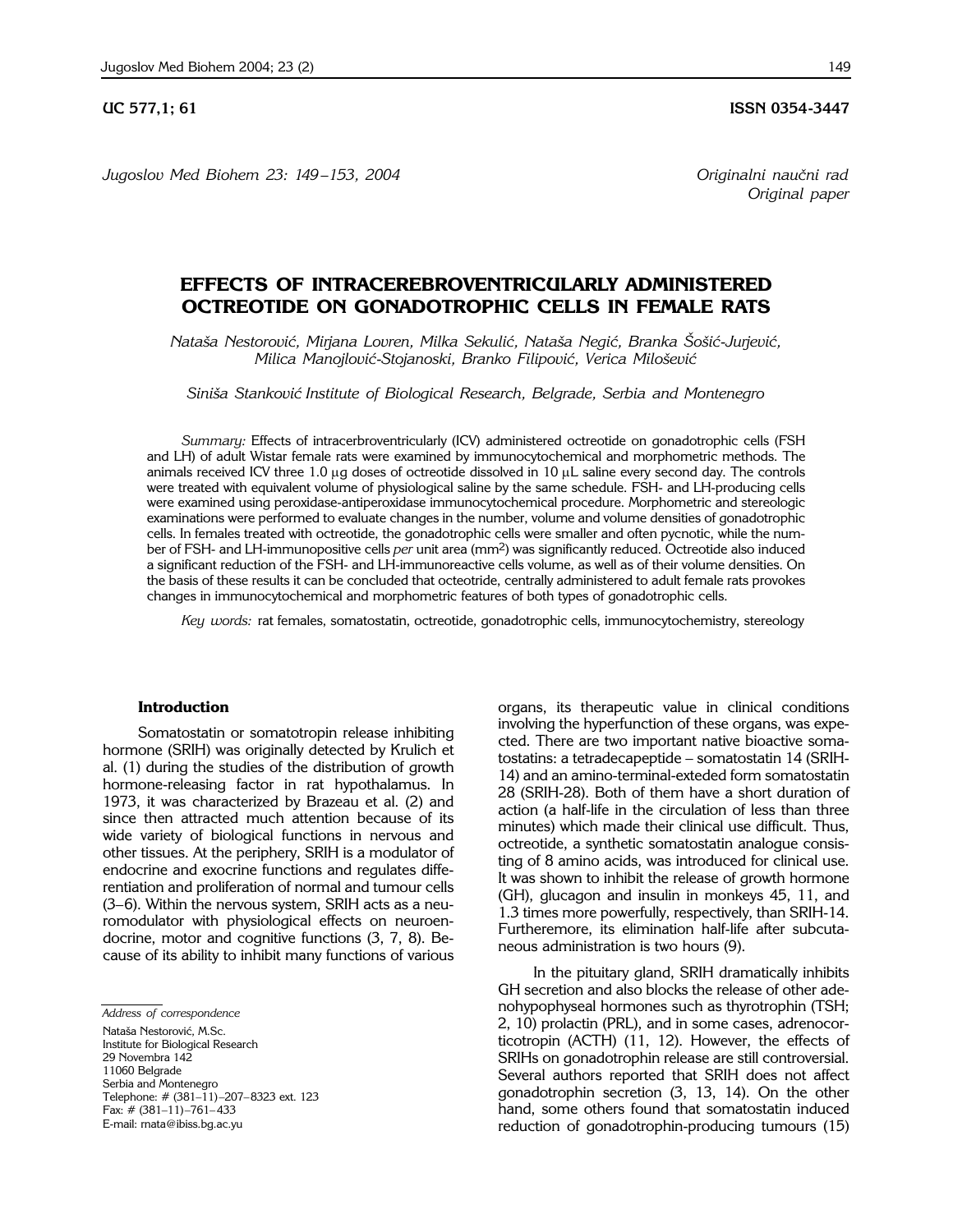and their secretion (16). This prompted us to examine the effects of ICV administered octreotide on immunocytochemical and morphometric properities of gonadotrophic cells in female rats.

### **Material and Methods**

## *Animals*

Adult virgin Wistar female rats maintained at 22  $\pm$  2 °C with a 12/12 h light/dark cycle and free access to water and food, were used.

Surgical procedures were performed under ether anaesthesia. A headset was implanted into the rats and used for intracerebroventricular (ICV) injections. A minimum recovery time of five days was allowed before the experiments. The headset consisted of Silastic-sealed 20-gauge cannula (17), implanted into the lateral cerebral ventricle, 1.0 mm posterior and 1.5 mm lateral to the bregma and 3 mm below the cortical surface. A small stainless cerebroventricular steel cannula and a screw were cemented in the skull with dental acrylic resin (Stigmall; ICN Galenika).

## *Treatment protocol*

After recovery from the surgery, the rats were divided into two groups each consisting of five animals. Females of the first group received ICV three 1.0 ug doses of octreotide (Sandoz, Switz.) dissolved in 10 mL saline every second day. The second group serving as a control received the equivalent volume of physiological saline by the same schedule. All animals were killed by decapitation under deep ether anaesthesia five days after the last injection.

## *Immunocytochemistry*

The pituitaries were excised, fixed in Bouin's solution, dehydrated and embedded in paraffin wax. Pituitary sections  $(5 \mu m)$  thick) were immunocytochemically stained. For immunocytochemistry, series of seven sections of the pituitary cut through three tissue levels (dorsal, middle and ventral portion) of the *pars distalis* were used. The pituitary gonadotrophs were localized by the peroxidase-antiperoxidase (PAP) method. Non-specific background staining was reduced by incubation with non-immune porcine serum (1:10; 45 min). Anti-rat  $\beta$ LH serum (diluted with PBS 1:500) and anti-rat  $\beta$ FSH (diluted with PBS 1:300) kindly provided by Dr. A.F. Parlow, NIH, Bethesda, MD, USA, served as primary antibodies (45 min, ambient temperature). Subsequently, the sections were treated with secondary antibody (1:200 swine-anti-rabbit IgG; 45 min; a product of DAKO A/S, Glostrup, Denmark) and rabbit-antiperoxidase serum (1:100; 45 min; a products of DAKO A/S, Glostrup, Denmark). The antigen-antibody complex was visualized by incubating the sections with chromogen substrate, 0.05% 3,3 diaminobenzidine (DAB; Serva, Heidelberg, Germany) and  $0.03\%$  H<sub>2</sub>O<sub>2</sub>. The incubated sections were counterstained with haematoxylin. Control sections were incubated with normal porcine serum without primary antisera.

# *Morphometry*

Immunocytochemically stained sections of pituitaries cut through three tissue levels of the *pars distalis* were used for morphometric examinations of antirat  $\beta$ FSH and anti-rat  $\beta$ LH reactive cells with visible nuclei. The cell volume of gonadotrophic cells (Vc) and their volume densities (VV) were estimated under the light microscope at 1000 Vv magnification on  $5 \mu m$ thick sections, using the  $M_{42}$  multipurpose test system (18). The volumes of FSH- and LH-positive cells were expressed in  $\mu$ m<sup>3</sup> and their volume densities as percentages of total pituitary cells in mm3. At the same time, the number of immunoreactive cells *per* unit area (mm<sup>3</sup>) in each section was analyzed.

### **Results**

Gonadotrophic cells (FSH and LH) of control female rats were strongly immunostained, present throughout pituitary pars distalis, occasionally alone or in clusters and often in close contact with blood capillaries (*Figs. 1a, b*). They were large, polygonal, oval or polyhedral in shape, with prominent, often eccentrically located nuclei. In the group ICV treated with octreotide, gonadotrophic cells were smaller comparing to the controls and often pycnotic (*Figs. 1b, c*).

In pituitaries of octreotide-treated female rats, the number of FSH- and LH-immunoreactive cells *per* unit area (mm2) was decreased by 21.4% and 17.2%, respectively, and the difference in comparison with the control was statistically significant (p<0.005) (*Figure 2a*). Stereological analysis showed that octreotide treatment resulted in a significant volume decrease in both types of gonadotrophic cells (*Figure 2b*). The volume of immunopositive FSH cells was reduced by 15.6% (p<0.01), while the immunolabelled LH cell volume was decreased by  $20.6\%$  ( $p < 0.005$ ). In octreotide-treated females the percentage of FSHand LH-positive cells *per* volume unit (mm3) of total pituitary gland tissue, *i.e.* the volume density, was significantly reduced and the extent of this reduction was about equal in both types of gonadotrophic cells (*Figure 2c*). Namely, volume density of FSH-immunopositive cells was decreased by  $30.6\%$  (p < 0.001) and that of LH-reactive cells by 30.1%.

## **Discussion**

The pituitary gland is a major target for the physiological actions of somatostatins. Although some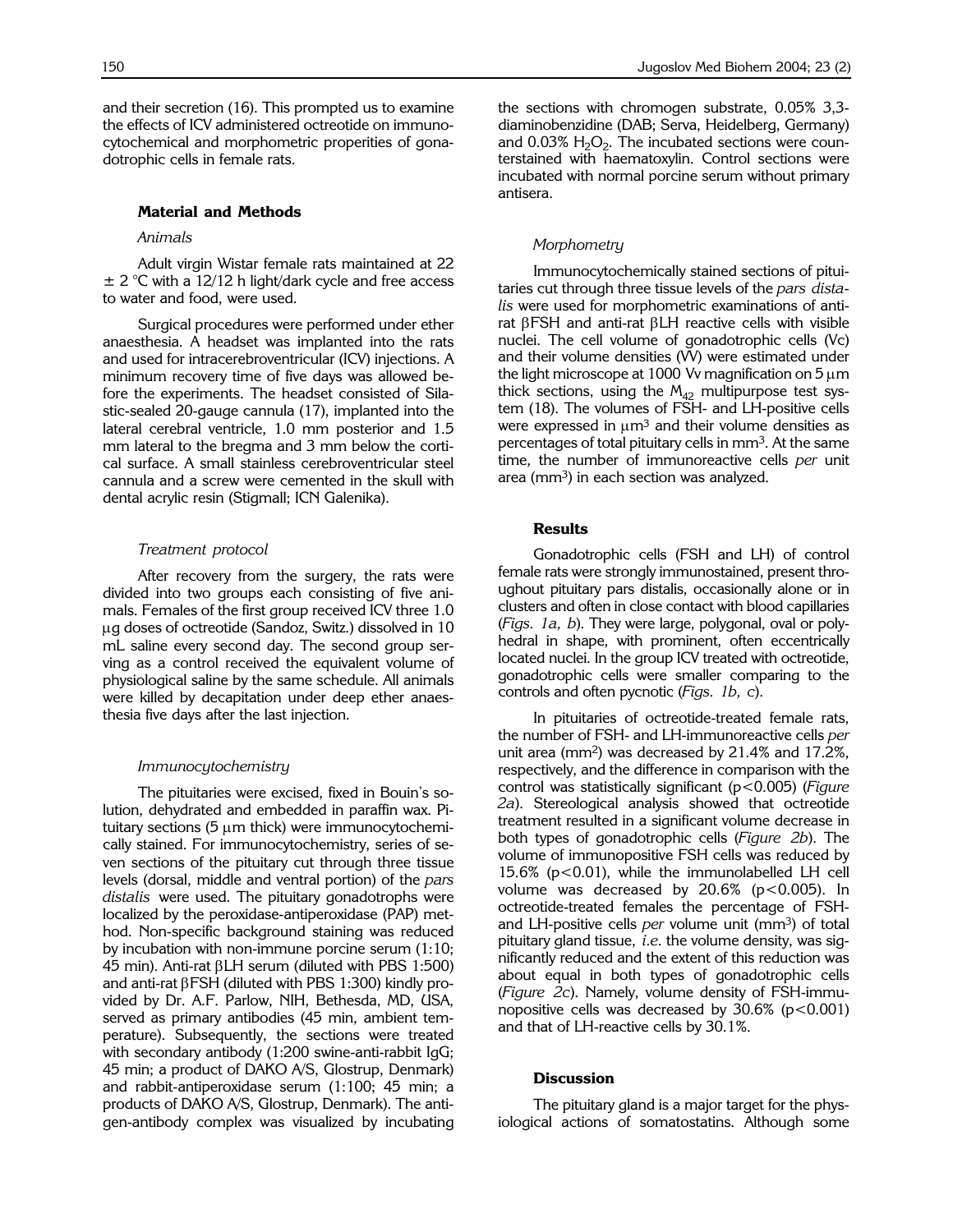

Figure 1. Parts of *pars distalis* of the adenohypophysis in control and octreotide-treated rat females. a) Immunoreactive  $\beta$ FSH and (b)  $\beta$ LH cells in the controls; c) Small FSH-immunopositive cells and (d) immunoreactive LH cells after octreotide treatment. Arrow indicates small pycnotic FSH-positive cell. Objective (Magnification  $63x$ ).



Figure 2. a) The number (No) of immunoreactive FSH and LH cells *per* unit area (mm2) in control (C) and octreotide-treated rat females; b) Cellular ( $\rm\,\bar{\nabla}$ c ) volume  $(\mu m^3)$  of FSH- and LH-immunopositive cells in control and octreotide-treated animals; c) Volume density ( $\bar{V}_V$ ) of immunoreactive FSH and LH cells expressed in percentages (%) of total adenohypophyseal cells in mm<sup>3</sup> in control (C) and octreotide-treated rats. All values are presented as means  $\pm$  SD. \*p<0.01, \*\*p<0.005, \*\*\*p<0.001.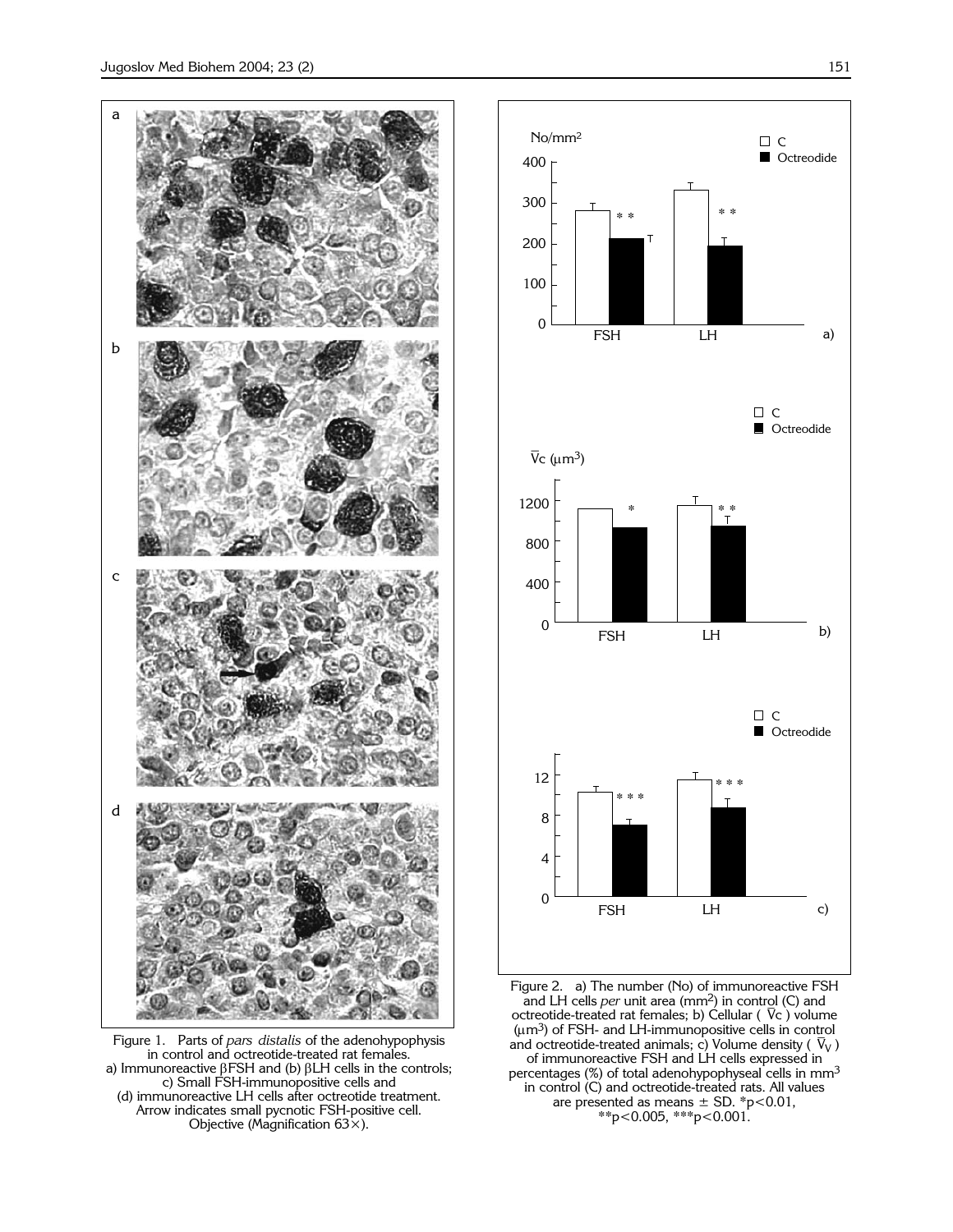studies indicate that SRIH does not affect FSH and LH secretion (3, 13, 14), our results clearly demonstrate that centrally used somatostatin analogue octreotide acted inhibitory on immunocytochemical and morphometric characteristics of both types of gonadotrophic cells. FSH- and LH-immunoreactive cells were often pycnotic after three bolus ICV injections of octreotide, what is a clear sign of its inhibitory influence. The number of gonadotrophic cells *per* unit area of pituitary *pars distalis* was lower in octreotide-treated females rats than in the controls that received physiological saline by the same route. Furthermore, stereological analysis showed a significant decrease in volume and volume densities of FSH- and LH cells after octreotide treatment.

The inhibitory action of somatostatin was also detected under *in vitro* conditions. It suppressed LH secretion in cultured human foetal cells (19) and significantly inhibited LH but not FSH release in the presence of luteinizing hormone releasing hormone (LHRH) in the culture of rat pituitary cells (20). It should also be mentioned, that octreotide efficiently lowered high LH levels in women with polycystic ovary syndrome (PCOS; 21). We have previously demonstrated *in vivo* inhibition of pituitary gonadotrophs by somatostatin. Intracerebroventricularly administered SRIH-14 and -28 acted inhibitory on pituitary FSH and LH cells of adult rat females, as judged by morphometric parameters (22). Furthermore, both these somatostatins, ICV administered to male rats, not only induced a decrease in LH cells size, but also reduced LH serum levels (23).

The biological effects of somatostatin are mediated through its five distinct receptor subtypes (SSTR 1–5). The presence of all five SSTR's mRNA in every type of hormone-secreting cells (GH, TSH, PRL, LH, FSH and ACTH) of rat pituitary gland was documented by O'Carroll and Krempels (24). According to these authors the majority of LH cells was colocalized with SSTR-2 mRNA, while FSH cells expressed low but similar amounts of all five SSTR mRNAs. In a parallel study, Day et al. (25) detected colocalization of SSTR-2 and -5 mRNAs in FSH-secreting cells, while among these two, SSTR-5 was dominant. Octreotide primarily interacts with SSTR-2 and SSTR-5 and binds with a moderate affinity at SSTR-3 (26). Therefore, this somatostatin analogue can affect both types of gonadotrophic cells. The ability of octreotide to reduce the size and secretion of gonadotropinomas (15, 16) and to lower pathologically high LH levels in women with PCOS may be of a very important clinical relevance.

In conclusion, our results indicate that ICV administered somatostatin analogue octreotide exerts significant inhibitory effects on the immunocytochemical and morphometric characteristics of both types of gonadotrophs.

*Acknowledgement*. This work was supported by the Ministry for Science, Technology and Development of Serbia, Contract #1710. The authors are grateful to Dr. A.F. Parlow of the National Institute of Health, Bethesda, MD, USA, for a kind donation of antisera.

# EFEKTI INTRACEREBROVENTRIKULARNOG TRETMANA OKTREOTIDOM NA GONADOTROPNE ĆELIJE ŽENKI PACOVA

*Nata{a Nestorovi}, Mirjana Lovren, Milka Sekuli}, Nata{a Negi}, Branka [o{i}*-*Jurjevi}, Milica Manojlovi}*-*Stojanoski, Branko Filipovi}, Verica Milo{evi}*

*Institut za biolo{ka istra`ivanja* »*Sini{a Stankovi}*«*, Beograd, Srbija i Crna Gora*

Kratak sadržaj: Ispitivani su efekti oktreotida davanog intracerebroventrikularno (ICV) odraslim ženkama pacova na gonadotropne ćelije (FSH i LH). Životinje su tretirane sa ukupno tri doze od 1 µg oktreotida rastvorenog u 10 µL fiziološkog rastvora svakog drugog dana. Kontrole su na isti način primile odgovarajuću zapreminu fiziološkog rastvora. FSH i LH ćelije su ispitivane imunocitohemijskim postupkom peroksidaza-antiperoksidaza. Da bi se ustanovile promene u broju, zapremini i zapreminskoj gustini gonadotropnih ćelija primenjen je morfometrijski kao i stereološki pristup. Kod ženki tretiranih oktreotidom, gonadotropne ćelije su bile manje i često piknotične. Broj imunopozitivnih FSH i LH ćelija po jedinici površine (mm<sup>2</sup>) je bio statistički značajno smanjen. Oktreotid je, takodje, izazvao značajno smanjenje zapremine FSH i LH imunoreaktivnih ćelija, kao i njihove zapreminske gustine. Na osnovu ovih rezultata, može se zaključiti da je oktreotid, dat ICV odraslim ženkama pacova doveo do promena imunocitohemijskih i morfometrijskih osobina oba ispitivana tipa gonadotropnih ćelija.

Ključne reči: ženke pacova, somatostatin, oktreotid, gonadotropne ćelije, imunocitohemija, stereologija